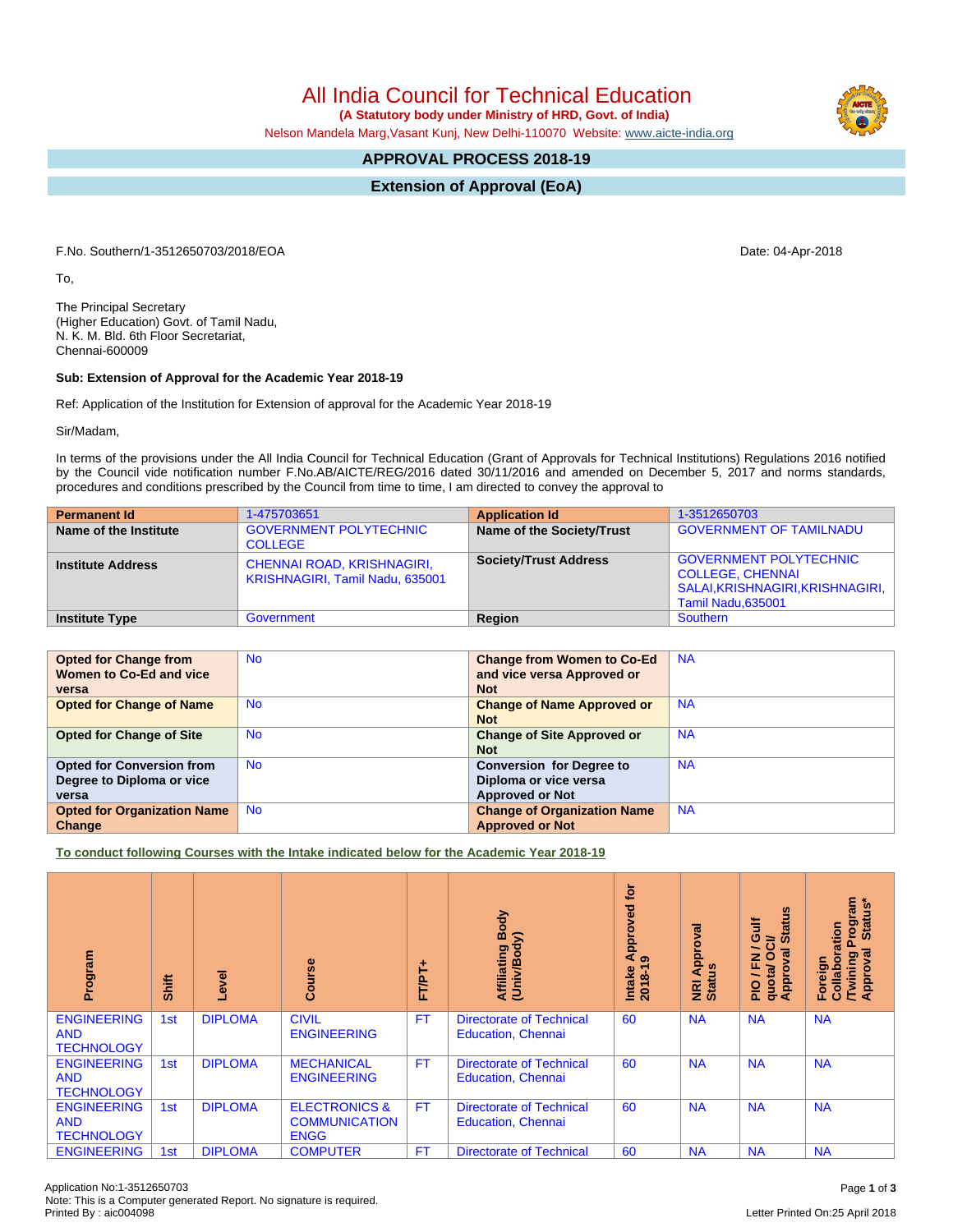| <b>AND</b><br><b>TECHNOLOGY</b>                       |                 |                | <b>ENGINEERING</b>                                              |           | <b>Education, Chennai</b>                                    |    |           |           |           |
|-------------------------------------------------------|-----------------|----------------|-----------------------------------------------------------------|-----------|--------------------------------------------------------------|----|-----------|-----------|-----------|
| <b>ENGINEERING</b><br><b>AND</b><br><b>TECHNOLOGY</b> | 2 <sub>nd</sub> | <b>DIPLOMA</b> | <b>CIVIL</b><br><b>ENGINEERING</b>                              | <b>FT</b> | Directorate of Technical<br><b>Education, Chennai</b>        | 60 | <b>NA</b> | <b>NA</b> | <b>NA</b> |
| <b>ENGINEERING</b><br><b>AND</b><br><b>TECHNOLOGY</b> | 2 <sub>nd</sub> | <b>DIPLOMA</b> | <b>MECHANICAL</b><br><b>ENGINEERING</b>                         | <b>FT</b> | <b>Directorate of Technical</b><br><b>Education, Chennai</b> | 60 | <b>NA</b> | <b>NA</b> | <b>NA</b> |
| <b>ENGINEERING</b><br><b>AND</b><br><b>TECHNOLOGY</b> | 2 <sub>nd</sub> | <b>DIPLOMA</b> | <b>ELECTRONICS &amp;</b><br><b>COMMUNICATION</b><br><b>ENGG</b> | FT.       | <b>Directorate of Technical</b><br><b>Education, Chennai</b> | 60 | <b>NA</b> | <b>NA</b> | <b>NA</b> |
| <b>ENGINEERING</b><br><b>AND</b><br><b>TECHNOLOGY</b> | 2 <sub>nd</sub> | <b>DIPLOMA</b> | <b>COMPUTER</b><br><b>ENGINEERING</b>                           | <b>FT</b> | <b>Directorate of Technical</b><br><b>Education, Chennai</b> | 60 | <b>NA</b> | <b>NA</b> | <b>NA</b> |
| <b>ENGINEERING</b><br><b>AND</b><br><b>TECHNOLOGY</b> | 1st             | <b>DIPLOMA</b> | <b>MECHANICAL</b><br><b>ENGINEERING</b>                         | <b>PT</b> | <b>Directorate of Technical</b><br><b>Education, Chennai</b> | 30 | <b>NA</b> | <b>NA</b> | <b>NA</b> |
| <b>ENGINEERING</b><br><b>AND</b><br><b>TECHNOLOGY</b> | 1st             | <b>DIPLOMA</b> | <b>ELECTRONICS &amp;</b><br><b>COMMUNICATION</b><br><b>ENGG</b> | <b>PT</b> | <b>Directorate of Technical</b><br><b>Education, Chennai</b> | 30 | <b>NA</b> | <b>NA</b> | <b>NA</b> |
| <b>ENGINEERING</b><br><b>AND</b><br><b>TECHNOLOGY</b> | 1st             | <b>DIPLOMA</b> | <b>CIVIL</b><br><b>ENGINEERING</b>                              | <b>PT</b> | <b>Directorate of Technical</b><br><b>Education, Chennai</b> | 30 | <b>NA</b> | <b>NA</b> | <b>NA</b> |

+FT –Full Time,PT-Part Time

| Deficiencies Noted based on Self Disclosure                                                                                                                                  |                   |  |  |  |  |  |  |
|------------------------------------------------------------------------------------------------------------------------------------------------------------------------------|-------------------|--|--|--|--|--|--|
| <b>Particulars</b>                                                                                                                                                           | <b>Deficiency</b> |  |  |  |  |  |  |
| <b>Other Facilities Deficiency</b>                                                                                                                                           |                   |  |  |  |  |  |  |
| All Weather Approach (Motorised Road)                                                                                                                                        | Yes               |  |  |  |  |  |  |
| <b>Barrier free Environment</b>                                                                                                                                              | Yes               |  |  |  |  |  |  |
| General Insuarance                                                                                                                                                           | Yes               |  |  |  |  |  |  |
| <b>Institution Web Site</b>                                                                                                                                                  | Yes               |  |  |  |  |  |  |
| Display Board within the premises as well as in the Website of the Institution Indicating the Feedback Facility of<br>Students and Faculty available in the AICTE Web Portal | Yes               |  |  |  |  |  |  |
| Copies of AICTE Approvals (LOA and EOA of subsequent years) obtained since Inception of Institution till date shall<br>be placed in the Website of the Institution           | Yes               |  |  |  |  |  |  |
| Provision to watch MOOCS Courses through Swayam                                                                                                                              | Yes               |  |  |  |  |  |  |
| Group Insurance for Employees                                                                                                                                                | Yes               |  |  |  |  |  |  |
| <b>Insurance for Students</b>                                                                                                                                                | Yes               |  |  |  |  |  |  |
| Applied membership-National Digital Library                                                                                                                                  | Yes               |  |  |  |  |  |  |
| Online Grievance Rederssal Mechanism                                                                                                                                         | Yes               |  |  |  |  |  |  |
| <b>Administrative Area Deficiency</b>                                                                                                                                        |                   |  |  |  |  |  |  |
| Office All Inclusive                                                                                                                                                         | Yes               |  |  |  |  |  |  |
| Pantry for Staff/Faculty                                                                                                                                                     | Yes               |  |  |  |  |  |  |
| <b>Training Placement Office</b>                                                                                                                                             | Yes               |  |  |  |  |  |  |
| <b>Amenities Area Deficiency</b>                                                                                                                                             |                   |  |  |  |  |  |  |
| <b>Boys Common Room</b>                                                                                                                                                      | Yes               |  |  |  |  |  |  |
| Cafeteria                                                                                                                                                                    | Yes               |  |  |  |  |  |  |
| <b>Computational Facilities</b>                                                                                                                                              |                   |  |  |  |  |  |  |
| Internet Bandwidth                                                                                                                                                           | Yes               |  |  |  |  |  |  |
| Legal Application S/W                                                                                                                                                        | Yes               |  |  |  |  |  |  |
| Internet Bandwidth-Applied Intake                                                                                                                                            | Yes               |  |  |  |  |  |  |
| Legal Application S/W-Applied Intake                                                                                                                                         | Yes               |  |  |  |  |  |  |
| <b>Library Facilities</b>                                                                                                                                                    |                   |  |  |  |  |  |  |
| Volumes                                                                                                                                                                      | Yes               |  |  |  |  |  |  |
| <b>Titles</b>                                                                                                                                                                | Yes               |  |  |  |  |  |  |
| <b>National Journals</b>                                                                                                                                                     | Yes               |  |  |  |  |  |  |
| Reading Room Capacity                                                                                                                                                        | Yes               |  |  |  |  |  |  |
| <b>MultiMediaPC</b>                                                                                                                                                          | Yes               |  |  |  |  |  |  |
| <b>Instructional Area Common Facilities</b>                                                                                                                                  |                   |  |  |  |  |  |  |
| Library & Reading Room                                                                                                                                                       | Yes               |  |  |  |  |  |  |